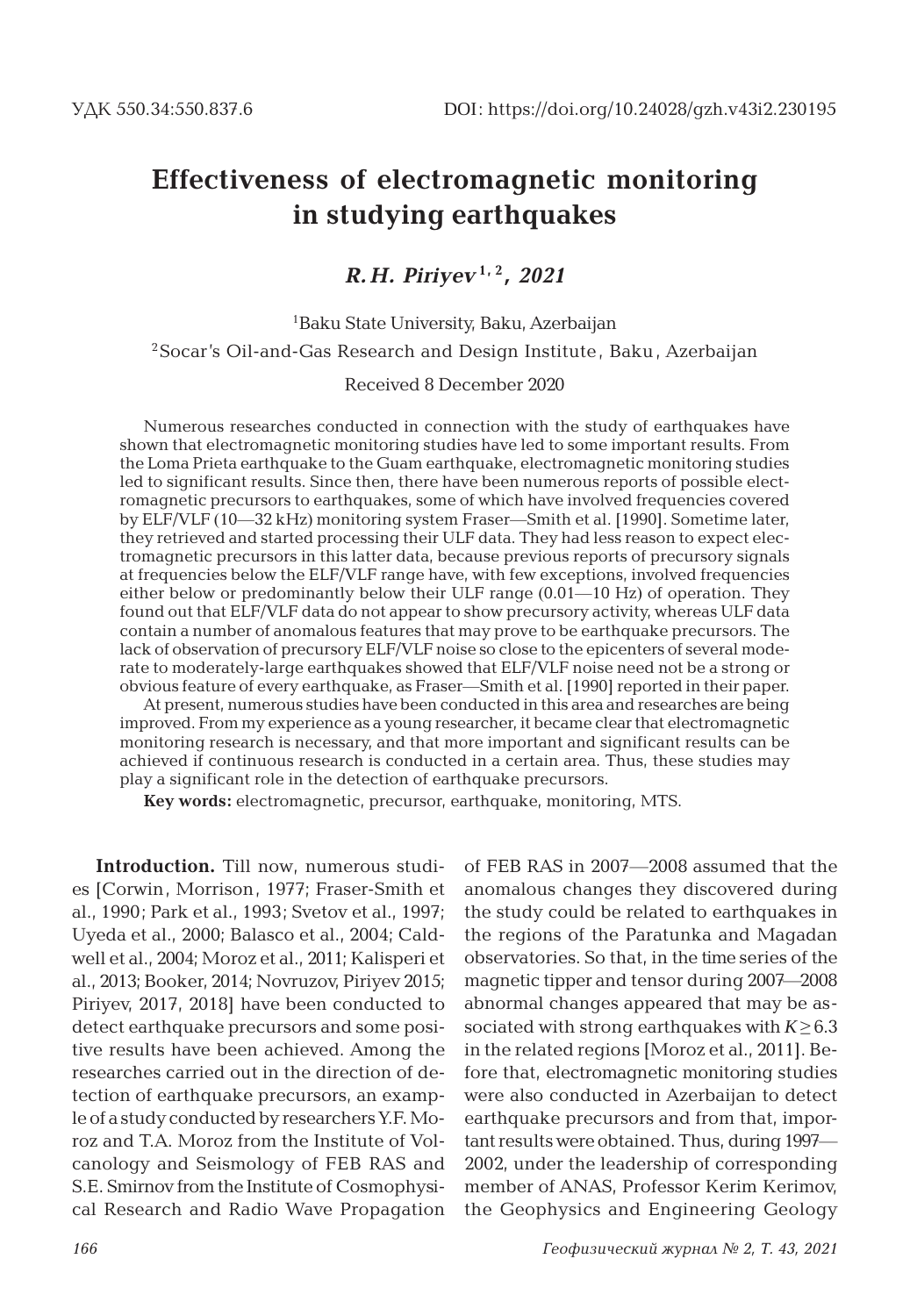Production Association monitored the Earth's naturally changing electromagnetic field for studying the changes in the cycle of electromagnetic fields and the acceleration of the propagation velocity of electromagnetic field variations as earthquake precursors were detected [Piriyev, 2017]. The territory of Azerbaijan is considered a tectonic territory, so it is very important to conduct electromagnetic monitoring there. The map presented in Fig.1 also clearly describes it, and the map points out that conducting electromagnetic monitoring research in the territory of Azerbaijan is one of the important issues. Because we know that electromagnetic monitoring studies are conducted in geodynamic active areas , and the main goal is aimed at detecting earthquake precursors.

Another example of that kind of researches is the Russian Trofimuk Institute of Petroleum Geology and Geophysics, Candidate of Technical Sciences, senior researcher V.V. Potanov and Doctor of Geological and Mineralogical Sciences , leading researcher E.V. Pospeeva in their investigations saw differences in behavior of apparent resistivity curves and geoelectric models obtained during 2007—2016 of instrumental observations. In their opinion those differences were quite signifficant and were probably related to changes in seismic activity of their studied territory [Potapov, Pospeeva, 2017]. Let's shortly analyze the electromagnetic monitoring studies conducted in Azerbaijan and Russia.

**The study by** [**Kerimov,Agaguliyev, 2001, 2005; Kerimov et al., 2006].** During 1997— 2002, under the leadership of the corresponding member of Azerbaijan National Academy of Sciences, professor Kerim Kerimov, «Geophysics and Engineering Geology» Production Union conducted monitoring of the Earth's natural changing electromagnetic field to stu-



Fig. 1. A Map of epicenter distribution of strong earthquakes ( $M \geq 5.0$  shown in red circles) occurred in Azerbaijan and near territories in the years  $427-2016$  as reported by [Yetirmishli et al., 2017, Fig. 1].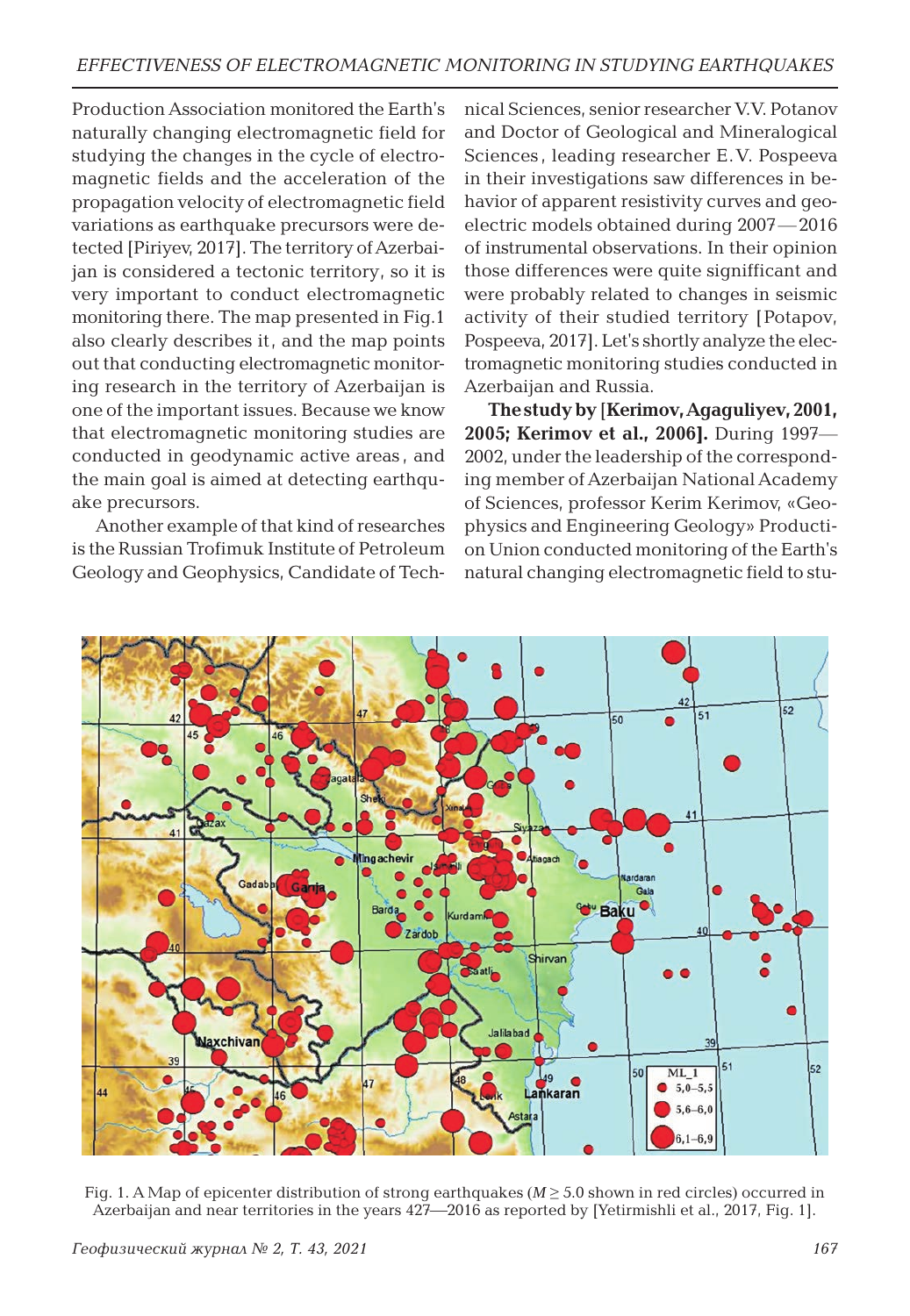dy earthquake precursors, and as earthquake precursors, changes in the life cycle of electromagnetic fields and the speed of propagation of electromagnetic field variations were detected. One Azerbaijanian and two Eurasian patents were obtained confirming the existence of these two precursors.

Kerimov and Agaguliyev [2001, 2005] had shown that from the moment characterizing the time of change of the magnetic field cycle, magnetic field intensity vectors were directed towards the future earthquake center. On the other hand, as a result of Kerimov et al. [2006], it was found that the propagation velocity of electromagnetic field (magnetic components) in the direction of the zone in which geodynamic tension occurred and which may subsequently result in an earthquake was rapidly changing, and the coherence of the electromagnetic waves observed before this process was disrupted. In my opinion, the result of a joint study of both processes showed above as an earthquake precursor may lead to the detection of seismic activity and in the future, this could create conditions for the location of earthquake centers related to geodynamic stress zones.

Let's take a deep look at the explanation of the problems mentioned above. It is known that the period of life of the waves, which is connected with the internal magnetic field and is irradiated from the geodynamic stress zones depends on the geodynamics, dimensions, depth, and power of an earthquake center that generates these waves [Piriyev, 2016]. On the other hand, we know that a skin effect was characterized by the period of waves and there is an effective propagation depth of waves corresponding to each period. From that point of view, it becomes clear that geodynamic stress zones will only irradiate waves of the same type and the same period within a certain frame of error.

In 2000—2003, Kerimov et al. [2006] examined the results of electromagnetic monitoring conducted in the Fatmayi polygon, and they came into the conclusion that the violation of the circulation of waves occurred as a result of the superposition of natural electromagnetic waves of cosmic nature, reflected from that

depth by waves formed in connection with geodynamic stress zones and anisotrophy.

**The study by [Potapov, Pospeeva, 2017].** I briefly describe the way how they carried out electromagnetic monitoring. The recent report of Vladimir V. Potapov and Elena V. Pospeeva [2017] would like to provide relevant news in the search of earthquake precursors by method of MTS. Here I will discuss their significant results starting from the scientific literature before their study.

*Possible views on earthquake precursors.* Goldin et al. [2004] studied the area before and after Chuyskoe earthquake (or Altai earthquake) and came into the conclusion that seismic activity observed in the considered zone in 2002, according to the spatial distribution of the epicenters, differs significantly from the structure of the aftershock processes. Modern ideas about the geodynamic processes occurring in the interior of the Earth during the preparation of an earthquake give reason to believe that these processes are reflected in the data of electromagnetic soundings with artificial and natural sources. Among the methods that allow obtaining information about the deep structure of the Earth, magnetotelluric sounding (MTS) occupies one of the leading places, the main result of the interpretation of which is to reveal the spatial distribution of deep electrical conductivity, reflecting the thermodynamic conditions in the Earth's crust and upper mantle. At present, quite a lot of experience has been accumulated in prognostic regime magnetotelluric observations for studying the geodynamic processes occurring in the Earth's tectonosphere before and during an earthquake [Moroz et al., 2006; Rybin et al., 2009; Matyukov et al., 2010; Batalev et al., 2013]. When studying geodynamic processes using the electromagnetic field of the Earth, there are two approaches: identifying changes in the electrical properties of the geological environment and the structure of variations in the electric and magnetic fields. Electromagnetic monitoring using the MTS method in the Altai Mountains has been carried out for 10 years and based on the implementation of the first approach. The observations were carried out at four points located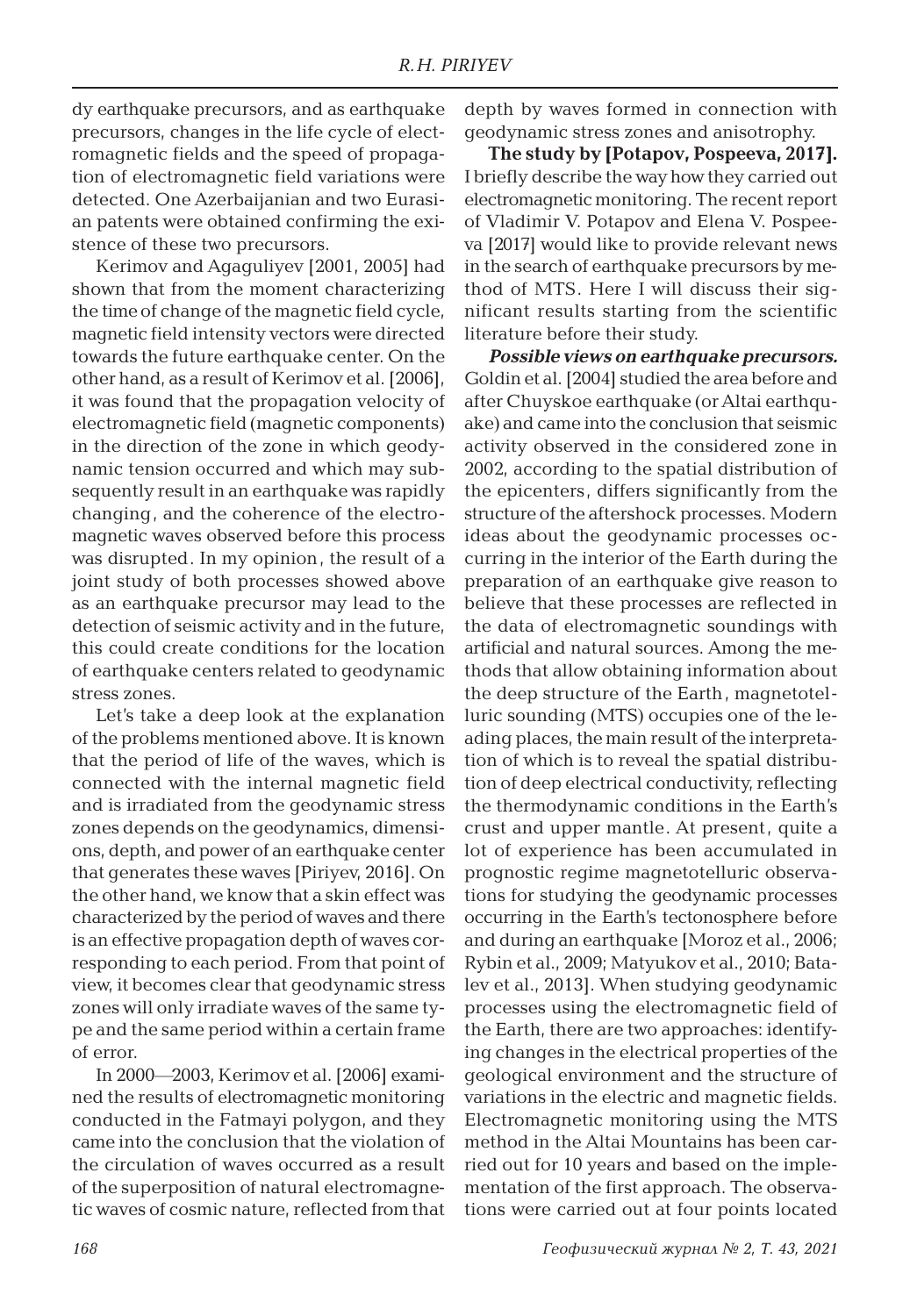

Fig. 2. Apparent resistivity at MTS observation points as reported by [Potapov, Pospeeva, 2017]:  $a$  – 1P1;  $b$  – 1P2. Individual colours are layers which show the differences in resistivity.

in the epicenter zone of the Chuiskoe earthquake. MTS works were carried out by fifthgeneration equipment of the Canadian company «Phoenix Geophysics LTD» in the range of periods 0.003—10000 s. MTU-5 measuring modules were used, which made it possible to register five components (Ex, Ey, Hx, Hy, Hz) of the magnetotelluric field (MT field). A cross-shaped installation with an electric dipole length of 100 m was used. The components of the MT field were recorded for 22—24 hours. «Phoenix Geophysics LTD» software was used to process field data; 1D and 2D inversion of experimental data was carried out using the «WinGLink» software package [Pospeeva, 2006].

**The surveys were mainly conducted at points 1P1 and 1P2.** From the conducted analysis it follows that the lowest deviation (2 %) from the average level is characterized by curved, obtained in the sounding point 1P1 (Fig. 2,  $\alpha$ ). It increases up to 5  $\%$  in the interval S1 due to significant variations in the level of curved resistance (from 12 to 30 Ohm · m). The



Fig. 3. Relative deviations of apparent resistivity in different layers (layers 1—5) of the geoelectric model in point 1P1 as reported by  $[Potapov, Pospeeva, 2017]$ . The layers 1—5 are coloured in order to show differences in apparent resistivity for the period 2007—2016.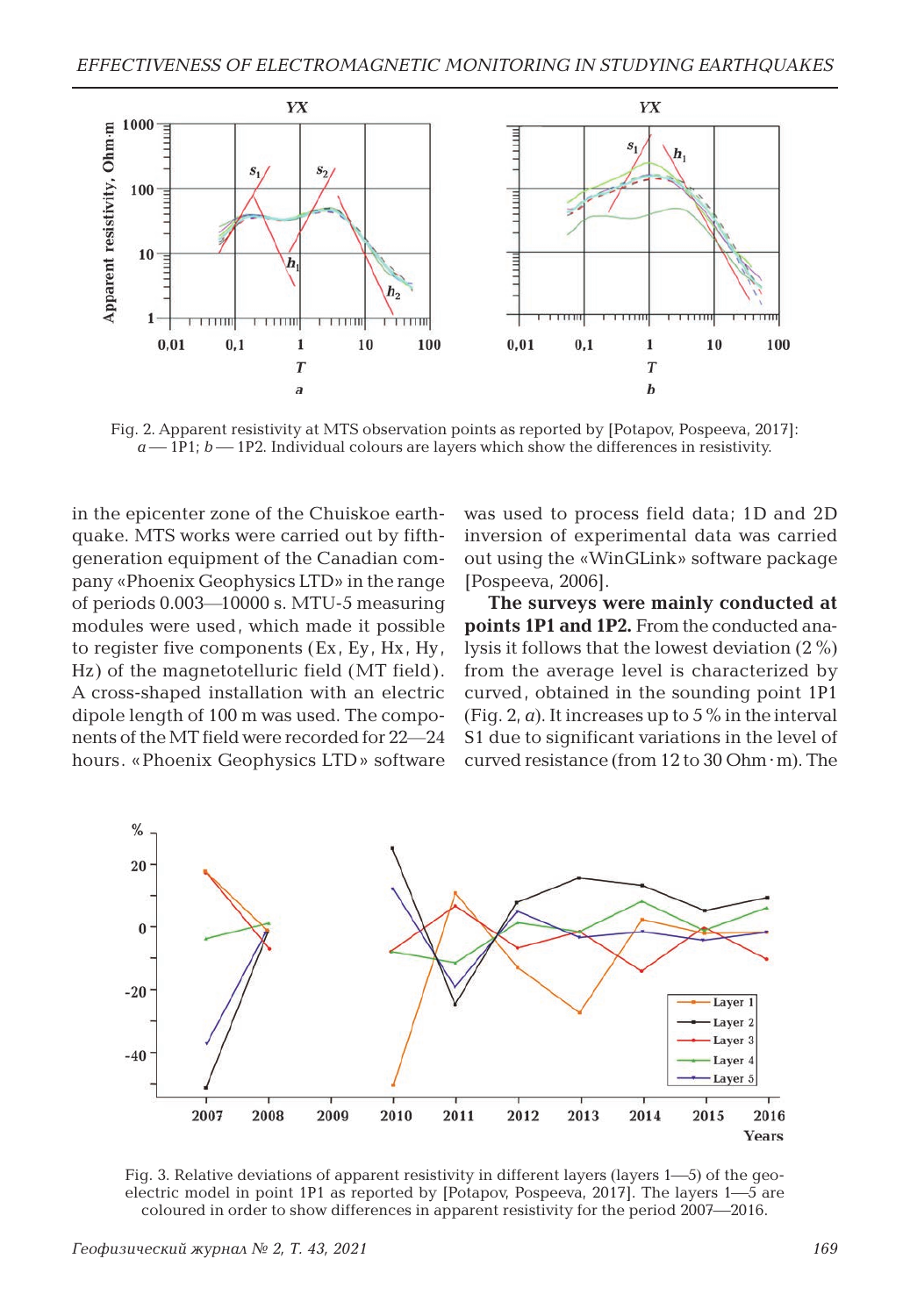| <b>Earthquakes</b>                          | <b>Researchers</b> [year]                                                                                                                         | Approach/Method:<br>preearthquake changes                                                                                                                                                                     | Electromagnetic<br>precursor                     | <b>Results</b> |
|---------------------------------------------|---------------------------------------------------------------------------------------------------------------------------------------------------|---------------------------------------------------------------------------------------------------------------------------------------------------------------------------------------------------------------|--------------------------------------------------|----------------|
| <b>Before Guam</b><br>earthquake            | Hayakawa et al.<br>[1996]                                                                                                                         | Electromagnetic<br>monitoring: Polarization<br>ratio time series of<br>geomagnetic field data                                                                                                                 | Precursory<br>signatures of the<br>earthquake    | Positive       |
|                                             | Hayakawa et al.<br>[1999]<br>Hobara et al. [2004]<br>Ida et al. [2005]<br>Ida, Hayakawa<br>[2006]<br>Smirnova et al.<br>[2001]                    | Electromagnetic<br>monitoring: Changes of<br>ULF magnetic<br>components before the<br>earthquake                                                                                                              | Precursory sign<br>of the<br>earthquake          | Positive       |
|                                             | Thomas et al.<br>[2009a, b]<br>Masci<br>[2010, 2011a,b,<br>2013a, b]                                                                              | Electromagnetic<br>monitoring: Changes<br>of ULF magnetic<br>components before the<br>earthquake                                                                                                              | No precursory<br>sign of the<br>earthquake       | Negative       |
|                                             | Electromagnetic<br>Precursory<br>monitoring: Polarization<br>Currie, Water [2014]<br>ratio time series of<br>earthquake<br>geomagnetic field data |                                                                                                                                                                                                               | signatures of the                                | Positive       |
|                                             | Surkov, Hayakawa<br>[2014]                                                                                                                        | Electromagnetic<br>monitoring: ULF<br>disturbances of<br>geomagnetic field data                                                                                                                               | Precursory<br>signature of the<br>earthquake     | Positive       |
| A month<br>before Guam<br>earthquake        | Masci, Thomas<br>$[2015a]$                                                                                                                        | Electromagnetic<br>monitoring: Polarization<br>ratio time series of<br>geomagnetic field data                                                                                                                 | No precursory<br>signatures of the<br>earthquake | Negative       |
| Between Peru<br>earthquake<br>2007 and 2008 | Takla et al. [2012]                                                                                                                               | Electromagnetic<br>monitoring: long-term<br>preearthquake changes<br>in the amplitude of the<br>geomagnetic field<br>components, as well as<br>polarization ratio time<br>series of geomagnetic<br>field data | Precursory<br>signature of the<br>earthquake     | Positive       |
| Before Peru<br>earthquake<br>2007 and 2008  | Masci, Thomas<br>$[2015b]$                                                                                                                        | Electromagnetic<br>monitoring: long-term<br>preearthquake changes<br>in the amplitude of the<br>geomagnetic field<br>components, as well as<br>polarization ratio time<br>series of geomagnetic<br>field data | Precursory<br>signature of the<br>earthquake     | Positive       |

### **T a b l e 1 . Precursory signatures before the earthquakes (1996—2015)**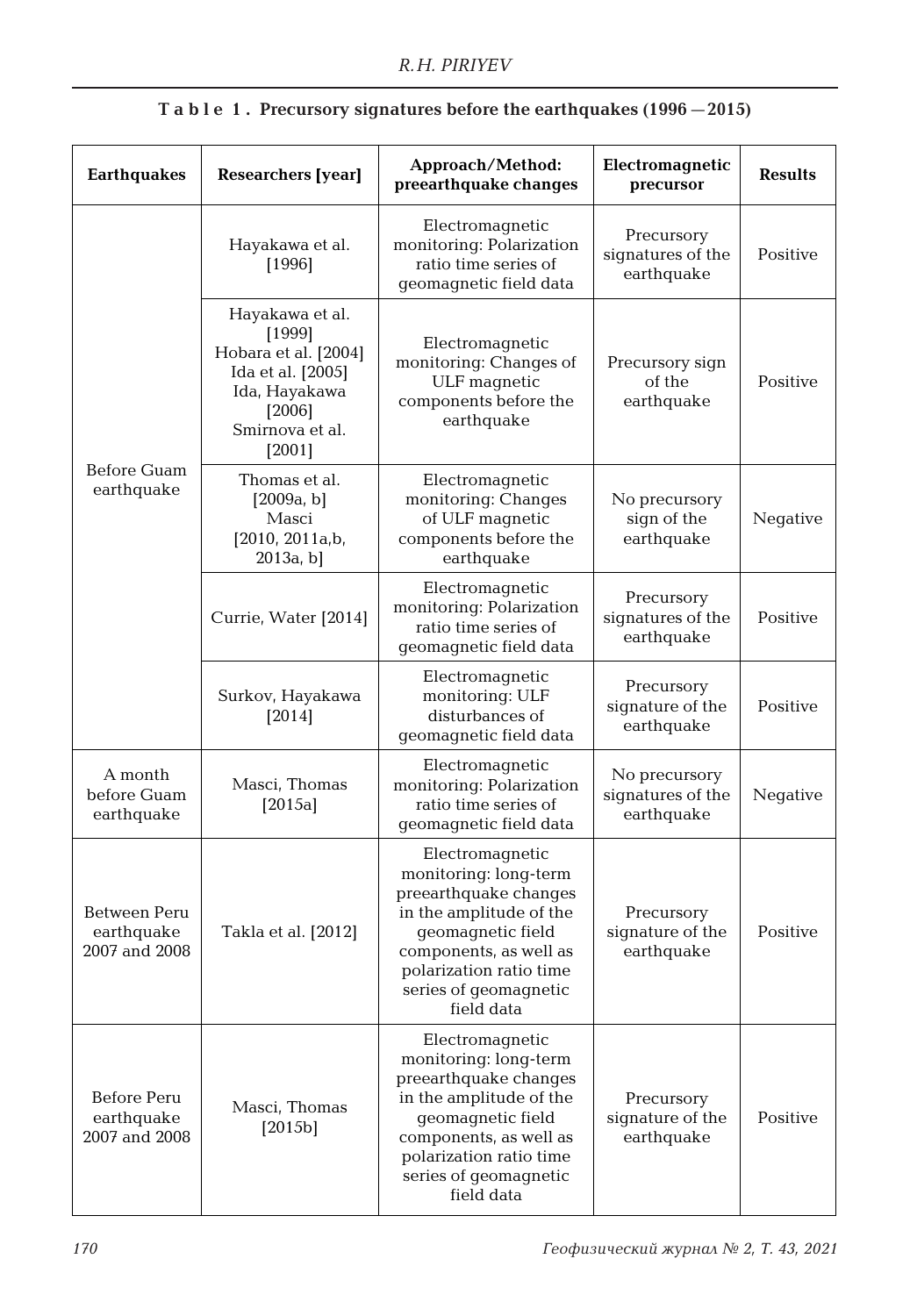| Name of<br>earthquake                                | Date                                 | Mag-<br>nitude | Dept<br>$h$ , km | <b>Researchers</b><br>[year]                                                            | Approach/Method:<br>preearthquake<br>changes                                                                                                                                                                                                           | <b>Results</b>                                                                                                                        |                                                                                              |
|------------------------------------------------------|--------------------------------------|----------------|------------------|-----------------------------------------------------------------------------------------|--------------------------------------------------------------------------------------------------------------------------------------------------------------------------------------------------------------------------------------------------------|---------------------------------------------------------------------------------------------------------------------------------------|----------------------------------------------------------------------------------------------|
| Kobe<br>(or Great<br>Hanshin)<br>earthquake          | January<br>17, 1995                  | 7.3            | 14.3             | Molchanov<br>et al.<br>[1998]<br>Horie et<br>al. [2006]<br>Hayakawa<br>et al.<br>[2006] | Electromagnetic<br>monitoring: Research<br>data obtained before<br>the earthquake was<br>used. The differences<br>in the time curve were<br>graphically drawn and<br>tested to see if they<br>exceeded the $2\sigma$                                   | Some possible<br>variations<br>(exceeded the<br>$2\sigma$ ) before and<br>after the<br>earthquake                                     |                                                                                              |
| Leonidio,<br>Southern<br><b>Greece</b><br>earthquake | January<br>6,2008                    | 6.2            | 75               | Ulash<br>[2011]                                                                         | The data used in the<br>study was obtained<br>from measurements<br>made over a period<br>of 3 months                                                                                                                                                   | Variations<br>of VLF signals<br>before the<br>earthquake                                                                              |                                                                                              |
| <b>Erzincan</b><br>earthquake                        | June 30,<br>2009                     | 4.9            | $\overline{4}$   | Büyüksaraç<br>et al.<br>[2015]                                                          | It was utilized the<br>signals received from<br>5 different stations                                                                                                                                                                                   | Anomalous<br>behaviors<br>of VLF signals<br>before the<br>earthquake<br>from only one<br>station out of<br>five different<br>stations |                                                                                              |
| Nepal (or<br>Gorkha)<br>earthquake                   | April 25,<br>2015<br>May 12,<br>2015 | 7.8<br>7.3     | 15<br>15         | Phanikumar<br>et al.<br>[2018]                                                          | Continuous signals<br>of 19.8 kHz frequency<br>were recorded for<br>24 hours in the study                                                                                                                                                              | Anomalous<br>behaviors<br>of VLF signals<br>1 day before<br>each<br>earthquake                                                        |                                                                                              |
| <b>Haity</b><br>earthquake                           | January<br>10, 2010                  | 7.0            | 10               | Hayakawa<br>et al.<br>[2011]                                                            | VLF amplitude data<br>and the trend,<br>distribution<br>and changes in night<br>divergence were<br>analyzed for the data<br>that were extensively<br>studied during the<br>period from the<br>beginning of October<br>2009 to the end<br>of March 2010 | Ionospheric<br>degradation<br>12 days before<br>the earthquake                                                                        |                                                                                              |
| Ishinomaki<br>earthquake<br>(Japan)                  | November<br>11, 2016                 | 6.1            | 42               | Asano et<br>al. [2017]                                                                  | Two different receiver<br>stations were used<br>to observe signals.                                                                                                                                                                                    | Anomalous<br>behaviors                                                                                                                |                                                                                              |
| Fukushima<br>earthquake<br>(Japan)                   | November<br>22, 2016                 | 6.9            | 11               |                                                                                         |                                                                                                                                                                                                                                                        |                                                                                                                                       | On November 2-3<br>and November 5-8,<br>2016, more prominent<br>anomalies were<br>identified |

### **T a b l e 2 . Anomalous behaviors of electromagnetic signals prior to earthquakes (1995—2016)**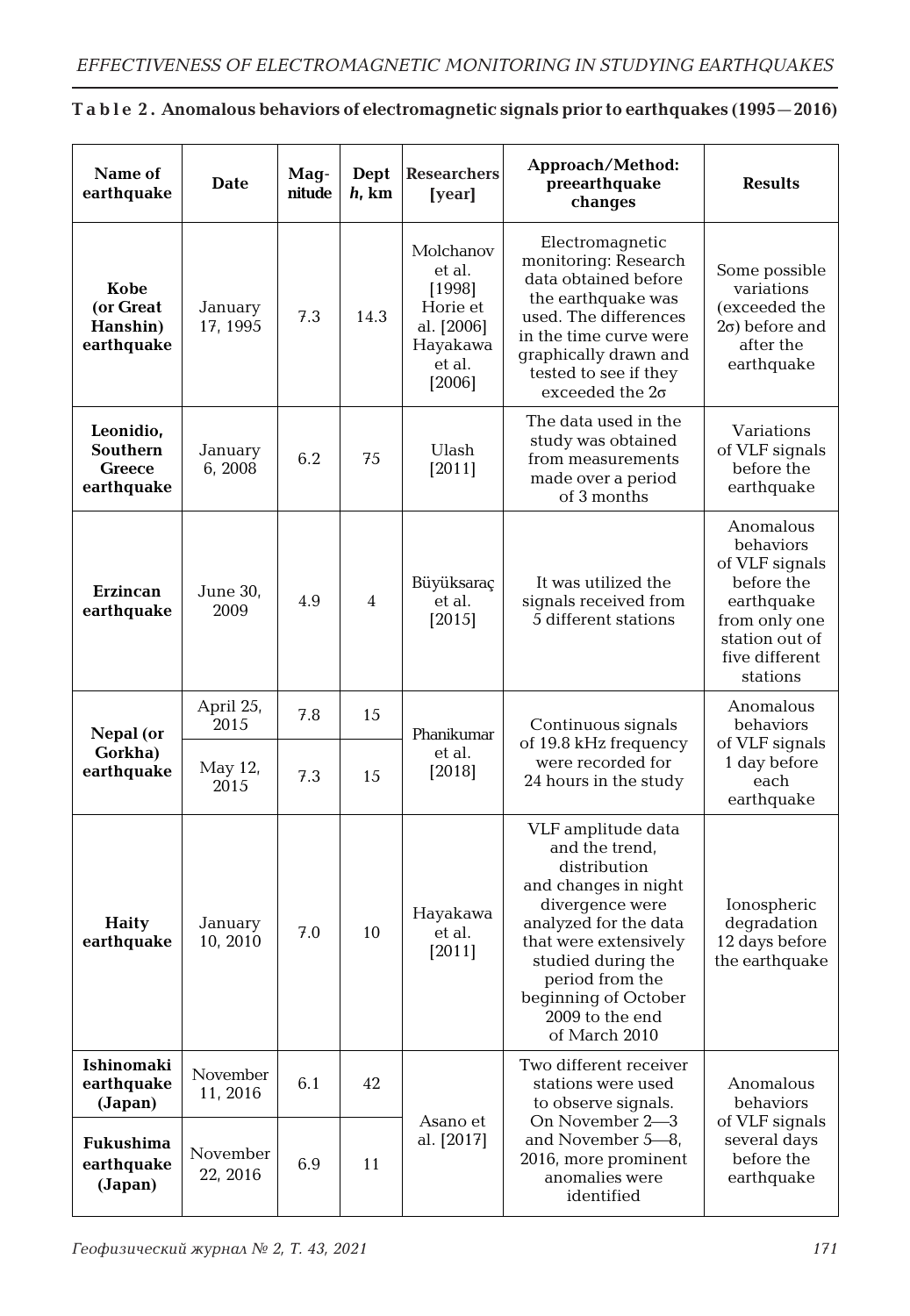deviation of curves from the average in point 1P2 is 5 % in total, except for curves registered in 2010 and 2012, where it is more than 20 % (Fig. 2, *b*).

Significant variations in the level of the apparent resistivity curves cause differences in the determined parameters of the geoelectric section (resistivity and power). For example, in point 1P1, significant variations in resistivity values are noted in the interval S1, while in the interval S2, h1 and h2 are within the confidence interval (Fig. 3).

Potapov and Pospeeva [2017] found out that according to the electromagnetic monitoring by method of MTS in the epicentral zone of Chuiskoe earthquake (or Altai earthquake) this method allows you to see the differences in the behavior of the apparent resistance curves and geoelectric models obtained in different years of instrumental observations. These differences are quite significant and are probably associated with a change in the seismic activity of the studied territory. A technique has been developed for analyzing the behavior of apparent resistance curves and parameters of a geoelectric section, based on which further studies will be carried out.

**The significant studies of other scientists.** The following table (Table 1) summarizes the electromagnetic monitoring studies conducted in different years. Most of the research conducted before the earthquakes in Guam and Peru was aimed at detecting earthquake precursors. As a whole, most cases have achieved positive results with the correct approach. This shows that continuous research can lead to more positive results.

**The significant studies to investigate the relationship between VLF signals and earthquakes by different researchers.** The following table (Table 2) summarizes the electromagnetic monitoring studies conducted in different years. A lot of researches have been done on the relationship between earthquakes and the variations in very-low-frequency (VLF) signals that occur in the lower layer of the ionosphere before the earthquake.

**Conclusions.** In the world practice of electromagnetic monitoring research , there are many practical examples of positive results of magnetotelluric research for monitoring geodynamic processes in seismically active regions. The most promising results were obtained in the ULF/VLF range. One of the main problems is that MT signal observed on the surface of the earth is extremely weak, that makes magnetotelluric sounding susceptible to cultural noises. As one of the most common cultural noises during the acquisition of MT data, power line noise has plagued geophysicists for decades [Butler, Russell , 1993; Cohen et al., 2010]. To suppress power line noise, there are trap circuits designed in most of the acquisition instruments, however, the fundamental frequency of the power line noise is changeable with the fluctuate of the load current, hence the MT data are still seriously disturbed by the power line noise.

#### **References**

- Asano, T., Rozhnoi, A., Solovieva, M., & Hayakawa, M. (2017). Characteristic Variations of VLF/LF Signals during a High Seismic Activity in Japan in November 2016. *Open Journal of Earthquake Research, 6*, 204—215. https://doi. org/10.4236/ojer.2017.64013.
- Balasco, M., Colangelo, G., Lapenna, V., Loddo, M., Siniscalchi, A., & Telesca, L. (2004). Measuring apparent resistivity in a seismically active area of southern Italy. *Physics Chemistry of the Earth, 29*(4-9), 329—337. https://doi.org/10.10 16/j.pce.2003.10.007.
- Batalev, V.Y., Bataleva, E.V., Matyukov, V.E., & Rybin, A.K. (2013). Deep structure of the western area of Talas-Fergana fault as a result of magnetotelluric sounding. *Litosfera*, (4), 136— 145 (in Russian).
- Booker, J.R. (2014). The magnetotelluric phase tensor: A critical review. *Surveys in Geophysics, 35*, 7—40. https://doi.org/10.1007/s10712- 013-9234-2.
- Butler, K.E., & Russell, R.D. (1993). Subtraction of powerline harmonics from geophysical re-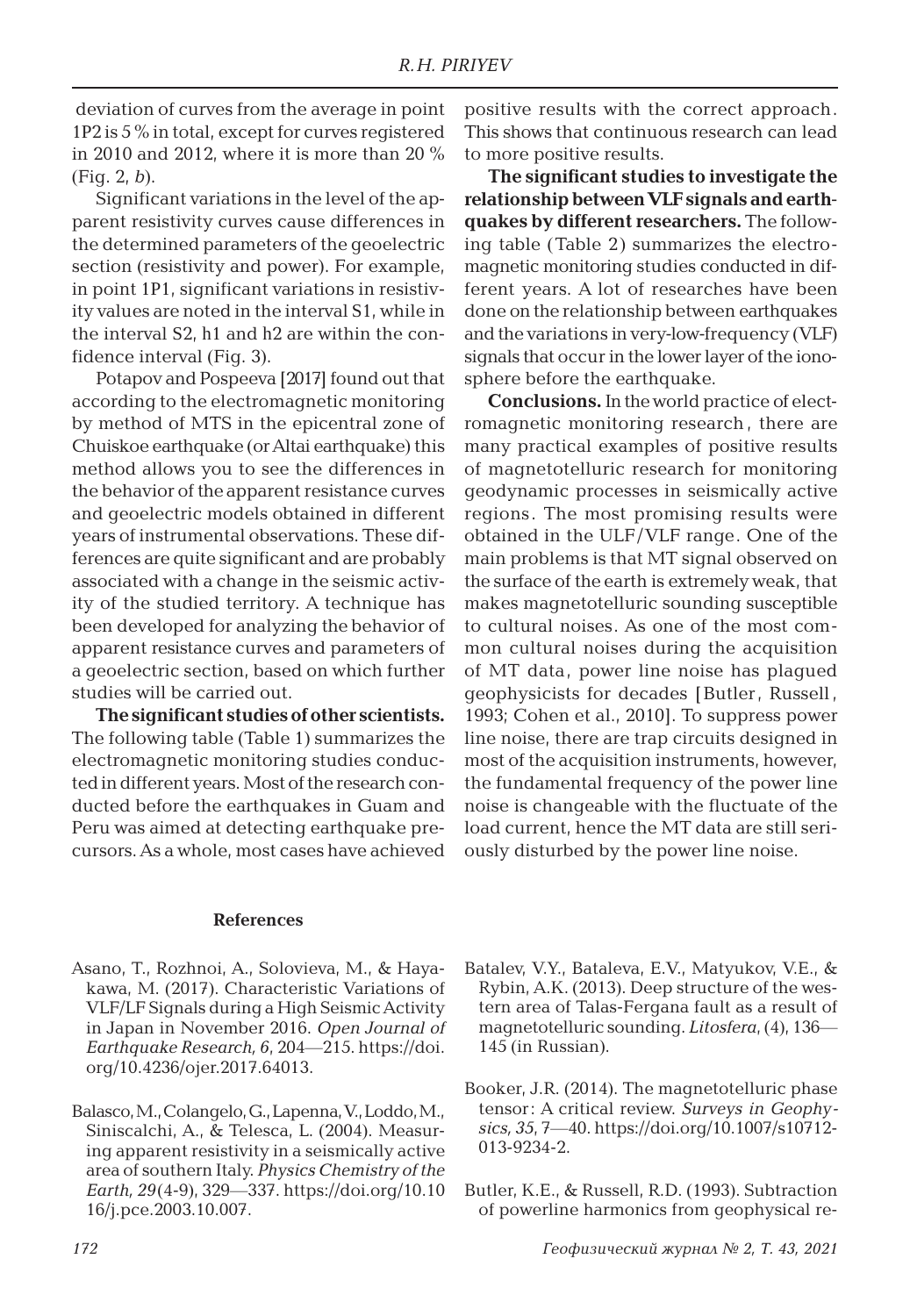cords. *Geophysics, 58*(6), 898—903. https://doi. org/10.1190/1.1443474.

- Büyüksaraç, A., Pinar, A., & Kaşaroğlu, S. (2015). Precursory anomaly in VLF/LF recordings prior to the Erzincan (Turkey) Earthquake on July 30th, 2009. *Bitlis Eren University Journal of Sciences and Technology, 5*(1), 18—23. https:// doi.org/10.17678/beujst.63189.
- Caldwell, T.G., Bibby, H.M., & Brown, C. (2004). The magnetotelluric phase tensor. *Geophysical Journal International, 158*, 457—457. https:// doi.org/10.1111/j.1365-246X.2004.02281.x.
- Cohen, M.B., Said, R.K., & Inan, U.S. (2010). Mitigation of 50—60 Hz power line interference in geophysical data. *Radio Science, 45*, RS6002. https://doi.org/10.1029/2010RS004420.
- Corwin, R.F., & Morrison, H.F. (1977). Self-potential variations preceding earthquakes in central California. *Geophysical Research Letters, 4*(4), 171—174. https://doi.org/10.1029/G L004i004p00171.
- Currie, J.L., & Waters, C.L. (2014). On the use of geomagnetic indices and ULF waves for earthquake precursor signatures. *Journal of Geophysical Research Space Physics, 119*(2), 992—1003. https://doi.org/10.1002/2013JA019530.
- Fraser-Smith, A.C., Bernardi, A., McGill, P.R., Ladd, M.E., Helliwell, R.A., & Villard, O.G. (1990). Low-frequency magnetic field measurements near the epicenter of the Ms 7.1 Loma Prieta earthquake. *Geophysical Research Letters, 17*, 1465—1468. https://doi.org/10.1029/GL017i0 09p01465.
- Goldin, S.V., Seleznev, V.S., Emanov, A.F., Filina, A.G., Emanov, A.A., Novikov, I.S., Visochkiy, E.M., Fateyev, A.V., Kolesnikov, Yu.I., Podkoritova, V.G., Leskova, E.V., & Yarigina, M.A. (2004). Chuyskoe earthquake and its aftershocks. *Doklady RAN, 395*(4), 534—536 (in Russian).
- Hayakawa, M., Kawate, R., Molchanov, O.A., & Yumoto, K. (1996). Results of ultra-low-frequency magnetic field measurements during the Guam earthquake of 8 August 1993. *Geophysical Research Letters, 23*, 241—244. https://doi. org/10.1029/95GL02863.

Hayakawa, M., Ito, T., & Smirnova, N. (1999).

Fractal analysis of ULF geomagnetic data associated with the Guam earthquake on August 8, 1993. *Geophysical Research Letters, 26*, 2797— 2800. https://doi.org/10.1029/1999GL005367.

- Hayakawa, M., Ohta, K., Maekawa, S., Yamauchi, T., Ida, Y., Gotoh, T., Yonaiguchi, N., Sasaki, H., & Nakamura, T. (2006). Electromagnetic precursors to the 2004 Mid Niigata Prefecture. *Physics Chemistry of the Earth, 31*(4-9), 356— 364. https://doi.org/10.1016/j.pce.2006.02.023.
- Hayakawa, M., Raulin, J.P., Kasahara, Y., Bertoni, F.C.P., Hobara, Y., & Guevara-Day, W. (2011). Ionospheric perturbations in possible association with the 2010 Haiti earthquake, as based on medium-distance subionospheric VLF propagation data. *Natural Hazards and Earth System Science, 11*(2), 513—518. https://doi.org/ 10.5194/nhess-11-513-2011.
- Hobara, Y., Koons, H.C., Roeder, J.L., Yumoto, K., & Hayakawa, M. (2004). Characteristics of ULF magnetic anomaly before earthquakes. *Physics Chemistry of the Earth, 29*, 437—444. https: //doi.org/10.1016/j.pce.2003.12.005.
- Horie, T., Maekawa, S., Yamauchi, T., & Hayakawa, M., (2006). A possible effect of ionospheric perturbations associated with the Sumatra earthquake, as revealed from subionospheric very-low-frequency (VLF) propagation (NWC-Japan). *International Journal of Remote Sensing, 28*(13-14), 3133—3139. https://doi.org/10. 1080 /01431160601094476.
- Ida, Y., & Hayakawa, M. (2006). Fractal analysis for the ULF data during the 1993 Guam earthquake to study prefecture criticality. *Nonlinear Processes in Geophysics, 13*, 409—412. https:// doi.org/10.5194/npg-13-409-2006.
- Ida, Y., Hayakawa, M., Adalev, A., & Gotoh, K. (2005). Multifractal analysis for the ULF Geomagnetic data during the 1993 Guam earthquake. *Nonlinear Processes in Geophysics, 12*, 157— 162. https://doi.org/10.5194/npg-12-157-2005.
- Kalisperi, D., Rigakis, I., Makris, J.P., Romano, G. & Vallianatos, F. (2013). Continuous magnetotelluric observations in Western Crete as a tool for the study of the Hellenic subduction zone. *Bulletin of the Geological Society of Greece , Proceedings of the 13th International Congress, Chania, Sept.* (Vol. XLVII, pp. 531—539). https://doi.org/10.12681/bgsg.11080.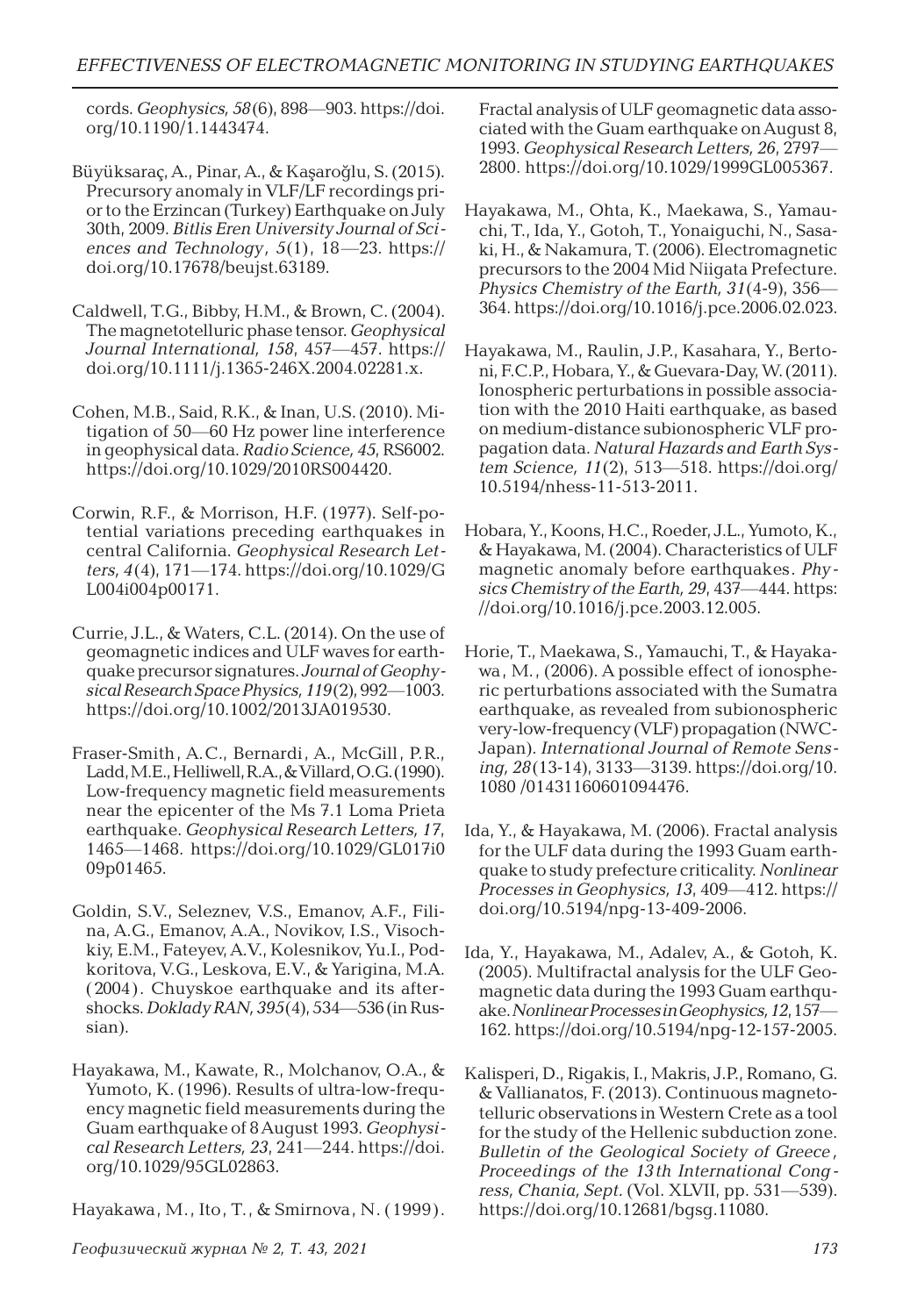- Kerimov, K.M., & Agaguliyev, G.B. (2001). Electromagnetic sounding feasibility to forecast earthquakes. *Geophysics news in Azerbaijan*, (1), 22—24 (in Russian).
- Kerimov, K.M., & Agaguliyev, G.B. (2005). Stormterm earthquake forecasting potential based on electromagnetic data. *Geophysical news in Azerbaijan*, (2), 5—8 (in Russian).
- Kerimov, K.M., Novruzov, E.S., Veliyev, H.O., & Suleymanov, G.S. (2006). Earthquake forecasting method. Eurasian patent #007086, EAPO, EAPV-#14007087-14. 12.07.2006.
- Masci, F. (2011a). Brief communication «On the recent reaffirmation of ULF magnetic earthquakes precursors». *Natural Hazards and Earth System Sciences, 11*, 2193—2198. https://doi.org /10.5194/nhess-11-2193-2011.
- Masci, F. (2013a). Further comments on the ionospheric precursor of the 1999 Hector Mine earthquake, *Natural Hazards and Earth System Sciences,13*, 193—196. https://doi.org/10.5194/nhess-13-193-2013.
- Masci, F. (2010). On claimed ULF seismogenic fractal signatures in the geomagnetic field. *Journal of Geophysical Research: Space Physics, 115*, A10236. https://doi.org/10.1029/ 2010JA 015311.
- Masci, F. (2013b). On the multi-fractal characteristics of the ULF geomagnetic field before the 1993 Guam earthquake. *Natural Hazards and Earth System Sciences,13*, 187—191. https://doi. org/10.5194/nhess-13-187-2013.
- Masci, F. (2011b). On the seismogenic increase of the ratio of the ULF geomagnetic field components, *Physics of the Earth and Planetary Interiors, 187*, 19—32. https://doi.org/10.1016/j. pepi.2011.05.001.
- Masci, F., & Thomas, J.N. (2015a). Comment on «Ultra low frequency (ULF) electromagnetic anomalies associated with large earthquakes in Java Island, Indonesia by using wavelet transform and detrended fluctuation analysis», by Febriani et al. (2014), under review. *Natural Hazards and Earth System Sciences Discussions, 3*(9), 5665—5675. https://doi.org/ 10.5194/nhessd-3-5665-2015.
- Masci, F., & Thomas, J.N. (2015b). On the re-

liability of the Spatial Scintillation Index to identify ionospheric precursors of earthquakes. *Radio Science, 50*, 745—753. https://doi.org/10. 1002 /2015RS005734.

- Matyukov V.E., Spichak V.V., Rybin A.K. et al. (2010) Application of a neural network approach to analyze the correlation of magnetotelluric parameters with the seismic activity of the Northern Tien Shan region. *Forecast of earthquakes, assessment of seismic hazard and seismic risk of Central Asia. 7th Kazakh-Chinese International. simp.: theses*. Almaty, 47 p.
- Molchanov, O.A., Hayakawa, M., Oudoh, T., & Kawai, E. (1998). Precursory effects in the subionospheric VLF signals for the Kobe earthquake. *Physics of the Earth and Planetary Interiors, 105*(3-4), 239—248. https://doi.org/10.1016/ S0031-9201(97)00095-2.
- Moroz, Y.F., Moroz, T.A., & Smirnov, S.E. (2011). Results of monitoring the variations of the geomagnetic field at the Magadan and Paratunka observatories. *Fizika Zemli*, (8), 49—61 (in Russian).
- Moroz, Y.F., Smirnov, S.E., & Moroz, T.A. (2006). Results of monitoring variations of the geomagnetic field in Kamchatka. *Fizika Zemli*, (3), 49—56 (in Russian).
- Novruzov E.S., Piriyev R.H. (2015). Efficiency of magnetotelluric monitoring in the study of geodynamic processes. *Gorno-geologicheskiy Zhurnal*, (3-4), 36—39 (in Russian).
- Park, S.K., Johnston, M.J.S., Madden, T.R., Morgan, F.D., & Morrison, H.F. (1993). Electromagnetic precursors to earthquakes in the ULF band: A review of observations and mechanisms. *Reviews of Geophysics, 31*(2), 117— 132. https://doi.org/10.1029/93RG00820.
- Phanikumar, D.V., Maurya, A.K., Kumar, K.N., Venkatesham, K., Singh, R., Sharma, S., & Naja, M. (2018). Anomalous variations of VLF subionospheric signal and Mesospheric Ozone prior to 2015 Gorkha Nepal Earthquake*. Scientific Reports, 8*, 9381. https://doi.org/10.1038/s4 1598-018-27659-9.
- Pospeeva, E.V. (2006). *Methodological manual on the application of magnetotelluric sounding in medium-scale diamond prospecting works*. Mirny, 75 p. (in Russian).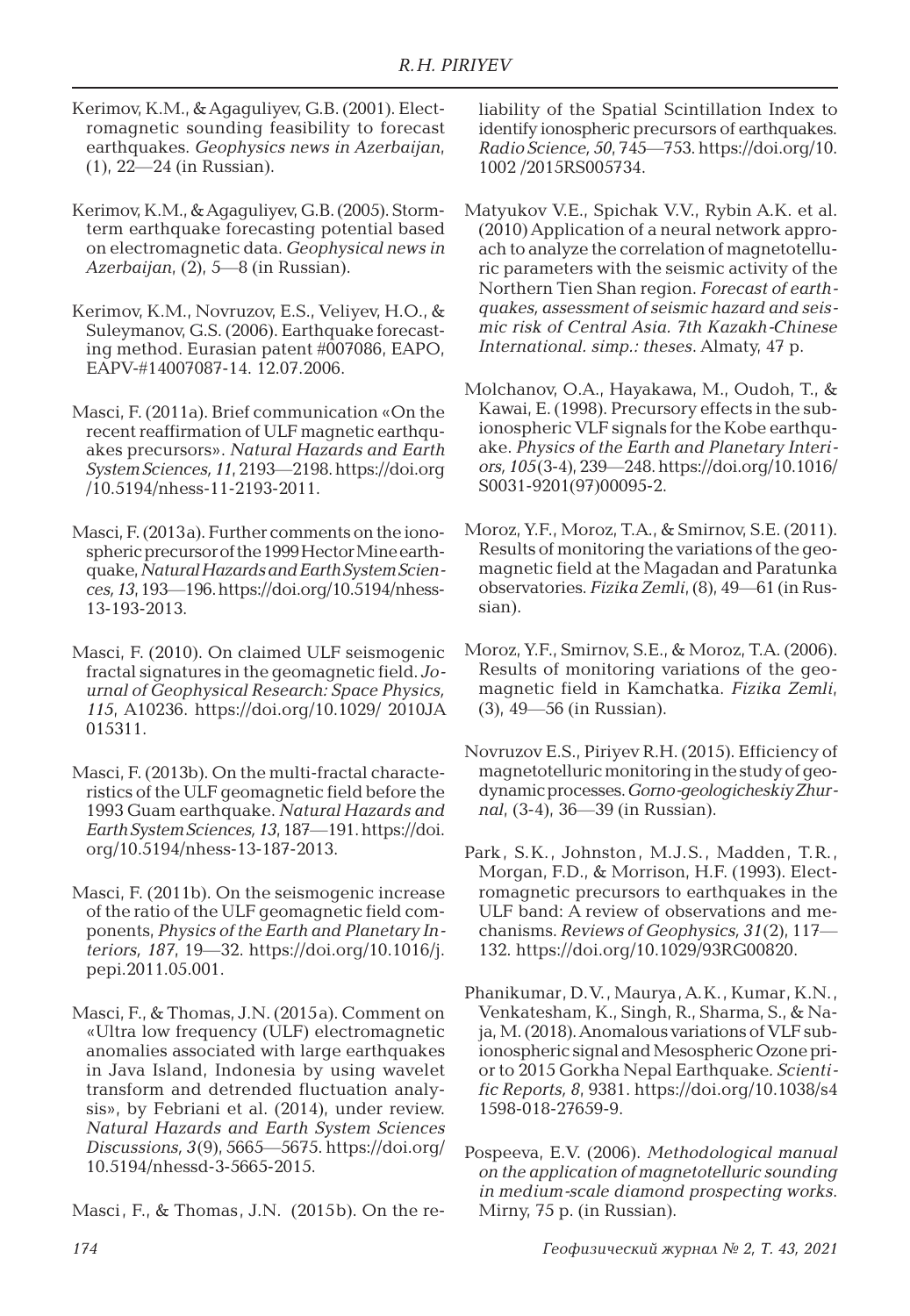- Potapov, V.V., & Pospeeva, E.V. (2017). Electromagnetic Monitoring by Method of MTS in the Epicentral Zone of Chuiskoe Earthquake. *Interexpo GEO-Siberia-2017. XIII International Scientific Congress (Novosibirsk, April 17*—*21, 2017): International Scientific Conference «Subsoil Use. Mining. Directions and technologies of prospecting, exploration and development of mineral deposits. Economy. Geoecology»* (Vol. 3, pp. 167—171) (in Russian).
- Piriyev, R.H. (2018). Analysis of Electromagnetic Monitoring in Geodynamic Active Areas. *International Journal of Earth Science and Geophysics*, (4), 1—9. https://doi.org/10.35840/2631- 5033/1821.0.
- Piriyev, R.H. (2017). The issue of identification of earthquake precursors on magnitotelluric research materials. *Problemy sovremennoy nauki i obrazovaniya*, (21). (in Russian).
- Piriyev, R.H. (2016). On the efficiency of electromagnetic monitoring. *Materials of the Republican Scientific Conference «Actual problems of Geology» dedicated to the 93rd Anniversary of the National Leader of the Azerbaijani people Heydar Aliyev, Baku-2016*, p. 235.
- Rybin, A., Batalev, V., Bataleva, E., & Matukov, V. (2009). Magnetotelluric monitoring experiment at the Northern Tien Shan seismogenic zone. *11th Scientific Assembly IAGA. Sopron (Hungary), August 23 —30, 2009. Abstracts-CD-106- TUE-P1700-0600*.
- Smirnova, N., Hayakawa, M., Gotoh, K., & Volobuev, D. (2001). Scaling characteristics of the ULF geomagnetic fields at the Guam seismoactive area and their dynamics in relation to the earthquake, *Natural Hazards and Earth System Sciences, 1*, 119—126. https://doi.org/ 10.5194/nhess-1-119-2001.

Surkov, V., & Hayakawa, M. (2014). *Ultra and Ex-*

*temely Low Frequency Electromagnetic Fields*. Tokyo: Springer, 486 p. https://doi.org/10.1007/ 978-4-431-54367-1.

- Svetov, B.S., Karinskij, S.D., Kuksa, Y.I., & Odintsov, V.I. (1997). Magnetotelluric monitoring of geodynamical processes. *Anali di Geofisica, 40* (2), 435—443. https://doi.org/10.4401/ag-3920.
- Takla, E.M., Yumoto, K., Ishitsuka, J., Rosales, D., Dutra, S., Uozumi, T., & Abe, T. (2012). Geomagnetic variations possibly associated with the Pisco earthquake on 15 August 2007, Peru. *Tectonophysics, 524-525*, 29—36. https://doi.org/ 10.1016/j.tecto.2011.12.008.
- Thomas, J.N., Love, J.J., & Johnston, M.J.S. (2009a). On the reported magnetic precursor of the 1989 Loma Prieta earthquakes. *Physics of the Earth and Planetary Interiors, 173*(3-4), 207—215. https://doi.org/10.1016/j.pepi.2008. 11.014.
- Thomas, J.N., Love, J.J., Johnston, M.J.S., & Yumoto, K. (2009b). On the reported magnetic precursor of the 1993 Guam earthquake. *Geophysical Research Letters, 3*6, L16301. https:// doi.org/10.1029/2009GL039020.
- Ulash, M. (2011). Development of an algorithm by using VLF signals for predicting earthquakes. University of Firat, PhD thesis, Elazigh.
- Uyeda, S., Nagao, T., Orihara, Y., Yamaguchi, T., & Takahashi, I. (2000). Geoelectric potential changes: Possible precursors to earthquakes in Japan. *PNAS, 97*(9), 4561—4566. https://doi. org/10.1073/pnas.97.9.4561.
- Yetirmishli, G.J., Mammadli, T.Y., Muradov, R.B., & Jafarov, T.I. (2017). About the seismic risk of Sabayil district of Baku. Seismoprogn. *Seismoprognosis Observations in the Territory of Azerbaijan,14*(1), 12—21.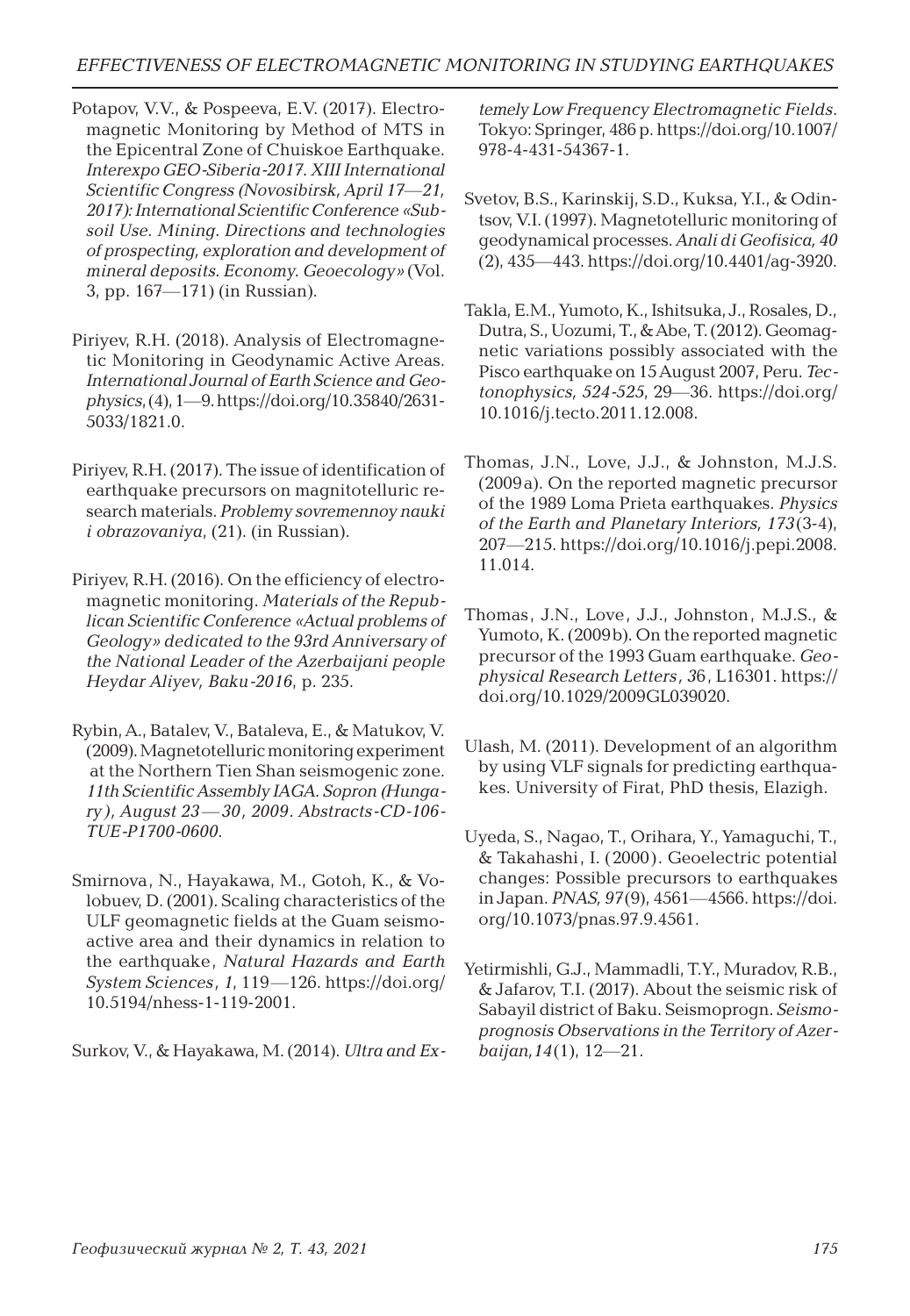# **Ефективність електромагнітного моніторингу при вивченні землетрусів**

## *Р.Х. Пірієв***1, 2***, 2021*

1Бакінський державний університет, Баку, Азербайджан 2Науково-дослідний проектний інститут «Нафтогаз» (SOCAR), Баку, Азербайджан

Завдяки численним дослідженням методами електромагнітного моніторингу землетрусів, в тому числі близько Лома-Прієта і на Гуамі, отримані деякі важливі результати. З того часу з'явилося багато нової інформації про можливі електромагнітні провісники землетрусів, причому деякі спостереження зафіксовані на частотах ЭНЧ/ОНЧ (10—32 кГц) системою моніторингу Фрейзера та ін. [1990]. Пізніше була проведена обробка їх УНЧ-даних. Було мало підстав очікувати електромагнітних проявів провісників в цих пізніших даних, тому що попередні повідомлення про сигнали провісників з частотами нижче ЭНЧ/ОНЧ діапазону, за небагатьох винятків, включили частоти або нижче, або переважно нижче їх УНЧ-діапазону (0,01—10 Гц). Було встановлено, що ЭНЧ/ОНЧ дані не показують провісників, в той час як УНЧдані містять деяку кількість аномальних особливостей, які можуть виявитися провісниками землетрусу. Спостереження ЭНЧ/ОНЧ шуму передвісника близького до епіцентру від декількох середніх до великих землетрусів показало, що ЭНЧ/ОНЧ шум може не бути сильною або очевидної особливістю кожного землетрусу [Фрейзер-Сміт і ін., 1990]. В даний час проводяться численні подібні дослідження, а їх якість поліпшується. З мого досвіду, як молодого дослідника, стає ясно, що проведення електромагнітного моніторингу необхідно, і що більш важливі і значні результати можуть бути отримані, якщо такі дослідження будуть безперервними. Таким чином, вони можуть зіграти важливу роль у виявленні провісників землетрусів.

**Ключові слова:** електромагнітний провісник, землетрус, моніторинг, MTЗ.

## **Эффективность электромагнитного мониторинга при изучении землетрясений**

## *Р.Х. Пириев***1, 2***, 2021*

1Бакинский государственный университет, Баку, Азербайджан <sup>2</sup>Научно-исследовательский проектный институт «Нефтегаз» (SOCAR), Баку, Азербайджан

Благодаря многочисленным исследованиям методами электромагнитного мониторинга землетрясений, в том числе около Лома-Приета и на Гуаме, получены некоторые важные результаты. С того времени появилось много новой информации о возможных электромагнитных предвестниках землетрясений, причем некоторые наблюдения зафиксированы на частотах ЭНЧ/ОНЧ (10—32 кГц) системой мониторинга Фрейзера и др. [1990]. Позже была проведена обработка их УНЧ-данных. Было мало оснований ожидать электромагнитных проявлений предвестников в этих более поздних данных, потому что предыдущие сообщения о сигналах предвестников с